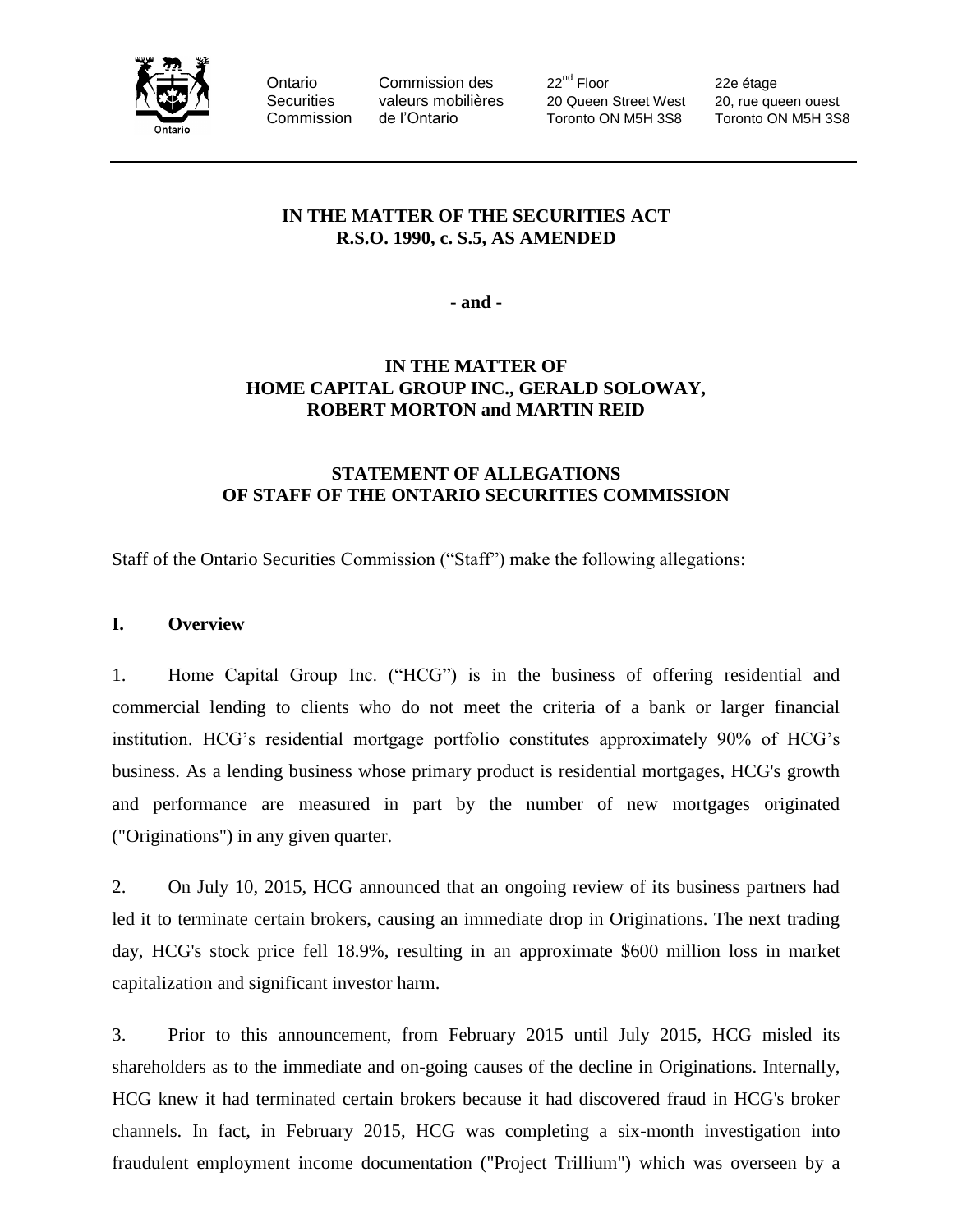special committee of the Board of Directors ("the Board"). Project Trillium confirmed that HCG was receiving fraudulent employment income documentation through its broker channels which had not been detected by HCG's underwriting controls. In particular, the findings of Project Trillium highlighted the scale of the fraudulent documentation flowing through HCG, and the serious systemic underwriting control deficiencies within HCG. Given the findings of Project Trillium, HCG implemented two significant changes: (1) termination of certain broker relationships; and (2) specific remediation of its underwriting processes and controls.

4. The changes implemented by HCG had a significant detrimental effect on Originations. First, the termination of brokers, which occurred mainly from November 2014 through the beginning of January 2015, caused an immediate drop in Originations because those specific brokers had historically referred significant volumes of business to HCG. Second, HCG's changes to its underwriting processes and controls also negatively impacted Originations as they caused HCG's processing time for mortgage applications to increase significantly, resulting in brokers sending applications to other lenders. Finally, as a result of the planned remediation of controls across all lines of the residential mortgage lending business, HCG itself planned a scaleback of business growth.

5. By February 10, 2015, the following principal investigative findings, remediation planning and action from Project Trillium were known by HCG:

- The insured ("Accelerator") mortgage business was down by 32.5% compared to Q3 2014;
- Effective January 15, 2015, Accelerator volume targets were being reduced by 50% to \$100 million per month;
- HCG had terminated 4 underwriters, 2 brokerages and 30 brokers. There were a number of other brokers on management's watch list;
- The terminated brokers had a cumulative total of \$881.4 million in Originations in 2014, representing approximately 10% of HCG's total 2014 Originations;
- Significant changes to the internal control structure were required to increase the accountability of the front line of the business, including separating sales from underwriting and implementing an employment income verification team;
- While testing was complete on the Accelerator side of the business, there was a concern that if brokers had supplied fraudulent employment and income documentation on the insured side of the business, they might be doing the same thing for uninsured ("Classic") mortgages. Work continued on the exposure assessment related to the Classic mortgage portfolio. The Corporate Compliance group was re-verifying employment and income information with employers for a sample of mortgages to salaried borrowers;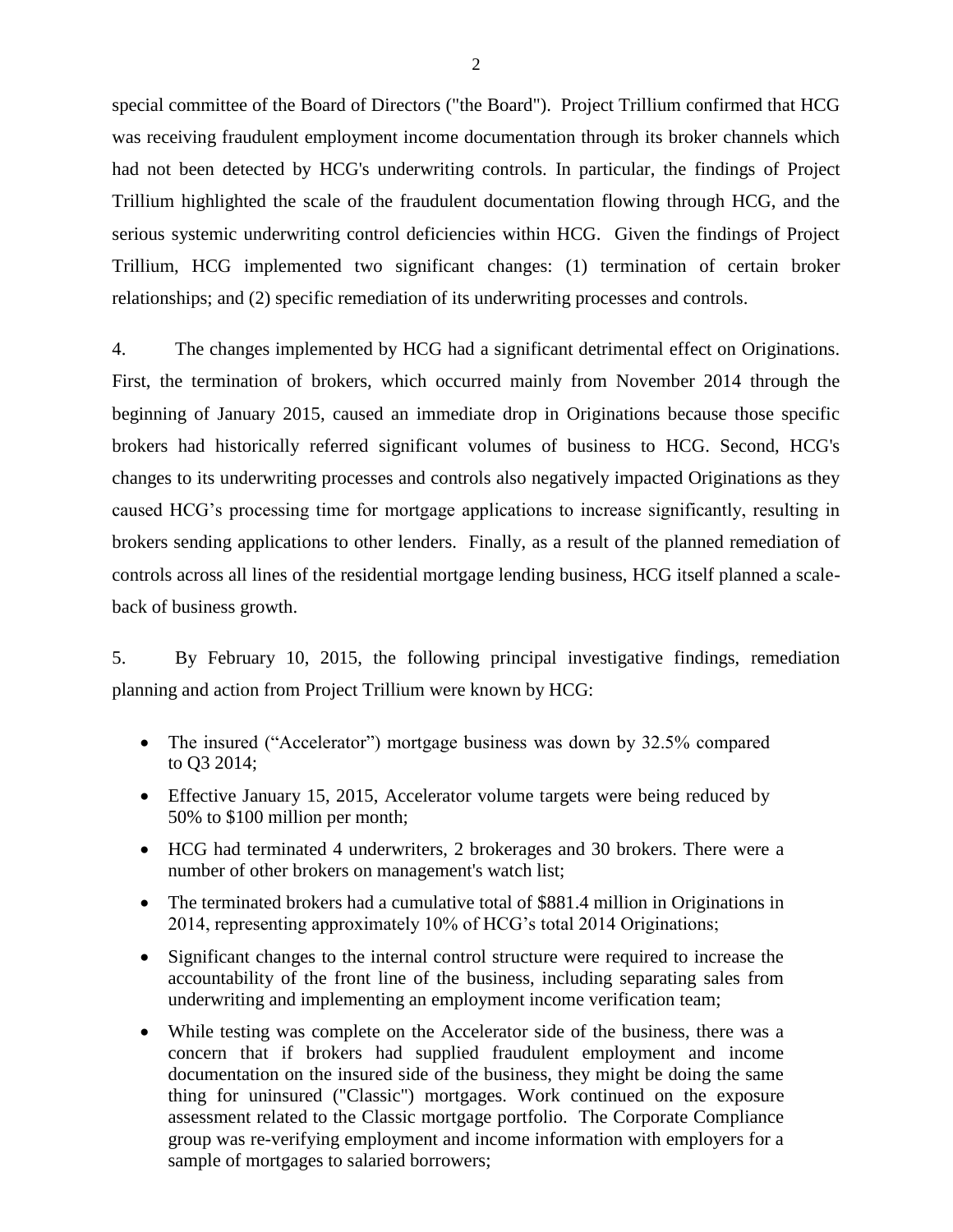- Brokers were moving their business to other lenders because of increased processing times at HCG; and
- Executive compensation was deferred in conjunction with Project Trillium findings, including the compensation of Gerald Soloway ("Soloway"), Chief Executive Officer ("CEO") and Martin Reid ("Reid"), President.

6. HCG filed its 2014 annual financial statements and Management Discussion & Analysis ("MD&A") (collectively the "2014 Annual Filing") on February 11, 2015 and its Q1 2015 interim MD&A ("Q1 2015 Interim Filing") on May 6, 2015. In its 2014 Annual Filing and Q1 2015 Interim Filing, HCG made materially misleading statements, blaming the decline in Originations on external vagaries such as macroeconomics, seasonality and competitive markets. Within HCG, it was known that the decline could not be attributed solely to the external factors HCG outlined in its public disclosures. Accordingly, each of the 2014 Annual Filing and Q1 2015 Interim Filing were made in breach of subsection 122(1)(b) of the *Securities Act,* R.S.O. 1990, c.S.5, as amended (the "Act").

7. Further, statements made on HCG's May 7, 2015 earnings call breached subsection 126.2 (1) of the Act because they were materially misleading concerning the causes of the drop in Originations.

8. Subsequent to HCG having failed to comply with its continuous disclosure obligations, in June 2015, the Chair of the Audit Committee of the Board ("Audit Committee") received a Whistleblower memorandum from a Vice President at HCG dated June 1, 2015 entitled, "*Failure to Comply with Timely and Continuous Disclosure Obligations and Related Concerns – Fraudulent Mortgages*". The Whistleblower's memorandum was submitted under the Whistleblower Policy and the Code of Conduct & Ethics Policy of HCG.

9. Finally, on July 10, 2015, for the first time, HCG began to tell its shareholders the reasons for the drop in Originations, by way of the news release issued on July 10, 2015 (the "July 10th NR") and material change report filed on July 17, 2015 ("the July 17th MCR"). Notably, the facts disclosed in the July 10th NR were known to HCG by February 10, 2015. HCG was also aware that significant changes to the internal control structure would be required by February 10, 2015. All of the foregoing constituted a material change in the business and operations of HCG. Accordingly, HCG was required to issue a new release and material change report within 10 days of the material change, in compliance with section 75(1) and (2) of the Act. This did not occur. In addition, the disclosure made in the July 10th NR and July 17th MCR was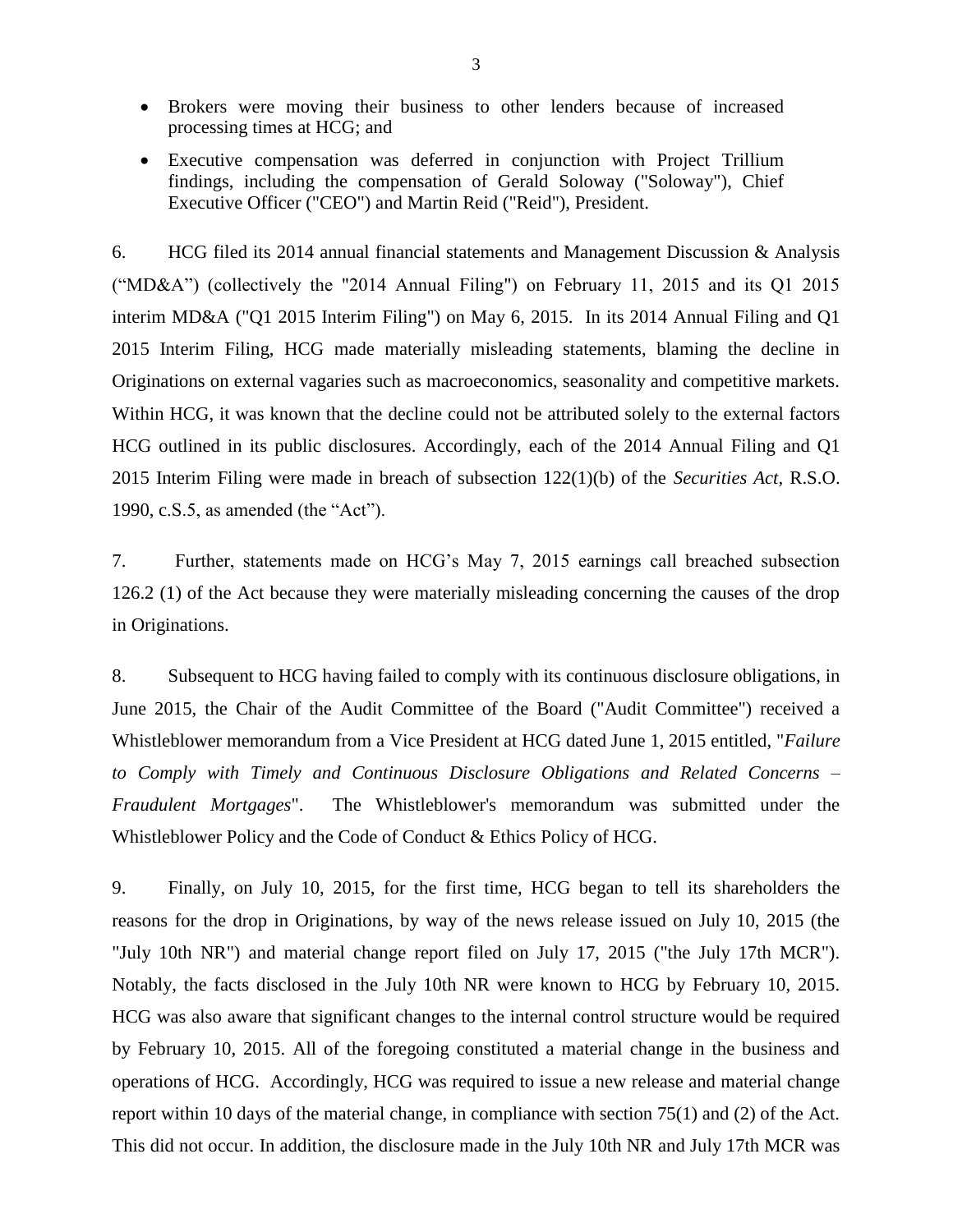not sufficient to enable a reader to appreciate the significance and impact of the material change and therefore did not comply with Form 51-102F3- *Material Change Report* ("51-102F3") of National Instrument 51-102 - *Continuous Disclosure Obligations* ("NI 51-102").

## **II. The Respondents**

10. HCG is a reporting issuer in the province of Ontario, as well as all of the other provinces in Canada. Its registered and principal office is located in Toronto, Ontario. The common shares of HCG are listed on the Toronto Stock Exchange. HCG is a holding company whose principal business is conducted through its wholly owned subsidiary, Home Trust Company (the "Trust"), a federally regulated financial institution.

11. Soloway was the CEO and a director of HCG, Robert Morton ("Morton") was HCG's Chief Financial Officer ("CFO"), and Reid its President during the period of the alleged noncompliance by HCG with Ontario securities law.

# **III. Background Information**

# **A. The Importance of Originations to the Business of HCG**

12. HCG's residential mortgage business consists predominantly of two portfolios: (1) the Accelerator mortgages, which are mostly insured by Canada Mortgage and Housing Corporation; and (2) the Classic mortgages, which are not insured.

13. HCG had traditionally positioned itself as a growth company and continued to do so through 2014 and into 2015. Analysts and investors consider the number of Originations to be a material metric of HCG's continued growth. HCG itself normally reported on Originations each quarter. In HCG's 2014 Annual Report, Originations are specifically highlighted under the heading "Growing Our Core Business", and again under "Building Our Asset Base" where HCG states:

Over the course of 2014, we renewed focus on Accelerator, our insured residential mortgage product. As a result of our efforts, originations for this component of our portfolio increased by 76.4% in 2014. This business segment continues to be one of our key offerings and helps to fulfill our mandate to offer a full line of products that meets the needs of borrowers and brokers.

14. Analysts consistently asked questions about Originations and HCG's disclosure regarding Originations on earnings calls.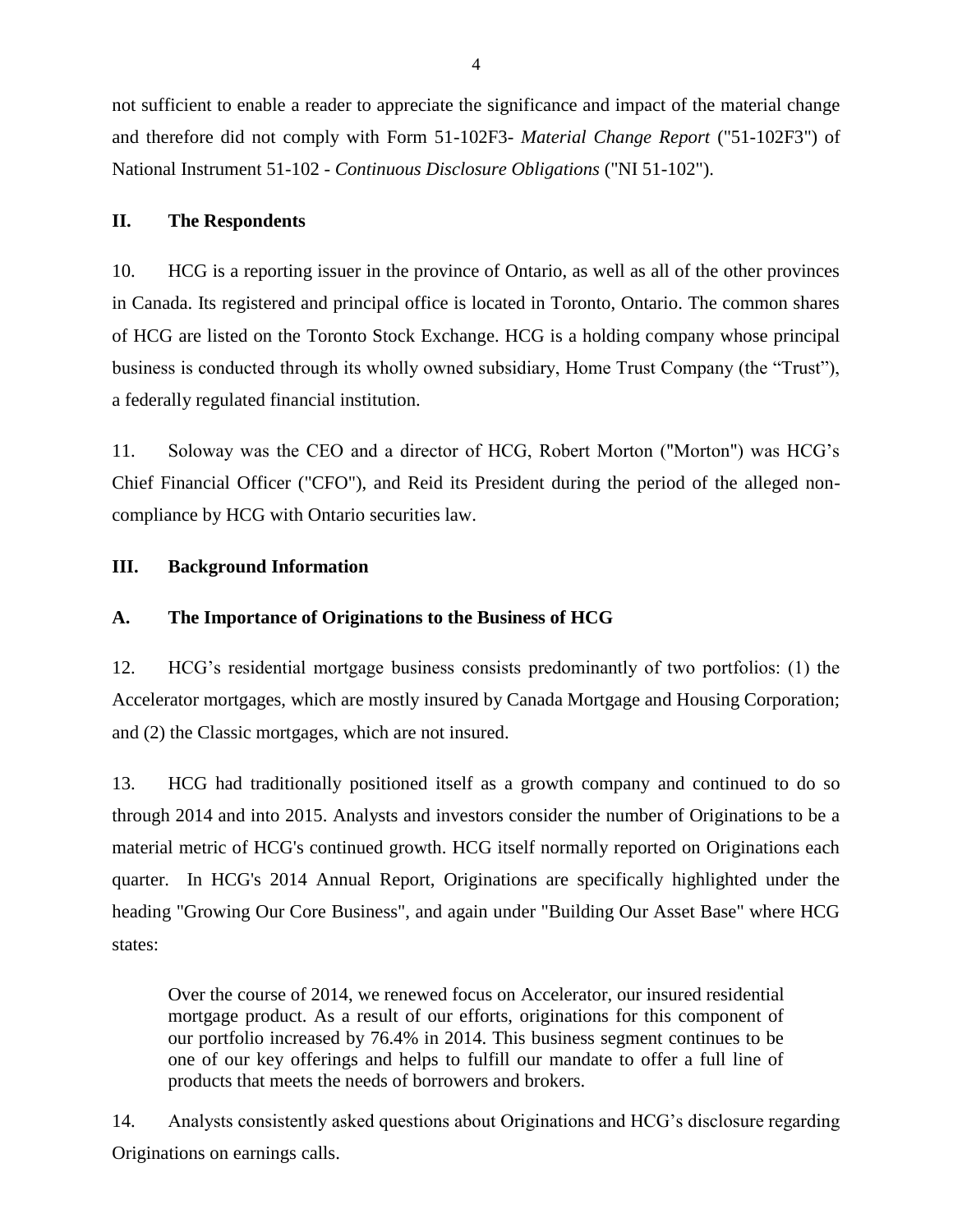15. HCG distributes its lending products through its broker channels. Accordingly, HCG's relationships with brokers are integral to Originations and to HCG's business.

### **B. Project Trillium and HCG's Internal Understanding of the Findings**

16. In June 2014, HCG became aware of irregularities associated with Accelerator applications handled by one or more of its underwriters. As a result, in August 2014, HCG launched an investigation known as Project Trillium to determine the scope, extent and cause of the problem. HCG discovered that its Accelerator underwriting team, including one of its highest volume underwriters, was falsely documenting that they had completed income verification steps when they had not actually done so ("Phantom Ticking") for a large proportion of mortgages underwritten, and further that employment/income information used to support the mortgage applications had been falsified.

17. Project Trillium revealed that HCG's internal lines of defence had failed and its underwriting department was processing fraudulent documentation undetected. It further revealed that HCG's underwriting policy was being circumvented because the practice of Phantom Ticking was a "learned" or systemic practice within the Accelerator underwriting group.

18. As a result of the findings of Project Trillium, HCG began terminating underwriters who were implicated in the conduct described above. By mid-November 2014, HCG had terminated three underwriters and another underwriter resigned based solely on the findings of Project Trillium.

19. HCG also terminated brokers and brokerages, which occurred mainly from November 2014 through January 2015. By February 10, 2015, HCG had terminated brokers and brokerages that had generated a cumulative total of \$881.4 million in Originations in 2014, representing approximately 10% of HCG's total 2014 Originations. As ultimately noted by HCG in its July 10th NR and July 17th MCR, these terminations had an immediate negative impact on Originations.

20. Remediation of controls also had a predictable negative effect on Originations and HCG itself planned a scale-back of business to allow for implementation of remedial changes. In January 2015 management reported to the Board that, effective January 1, 2015, insured Originations would undergo a reduction in volume targets of \$100 million per month during the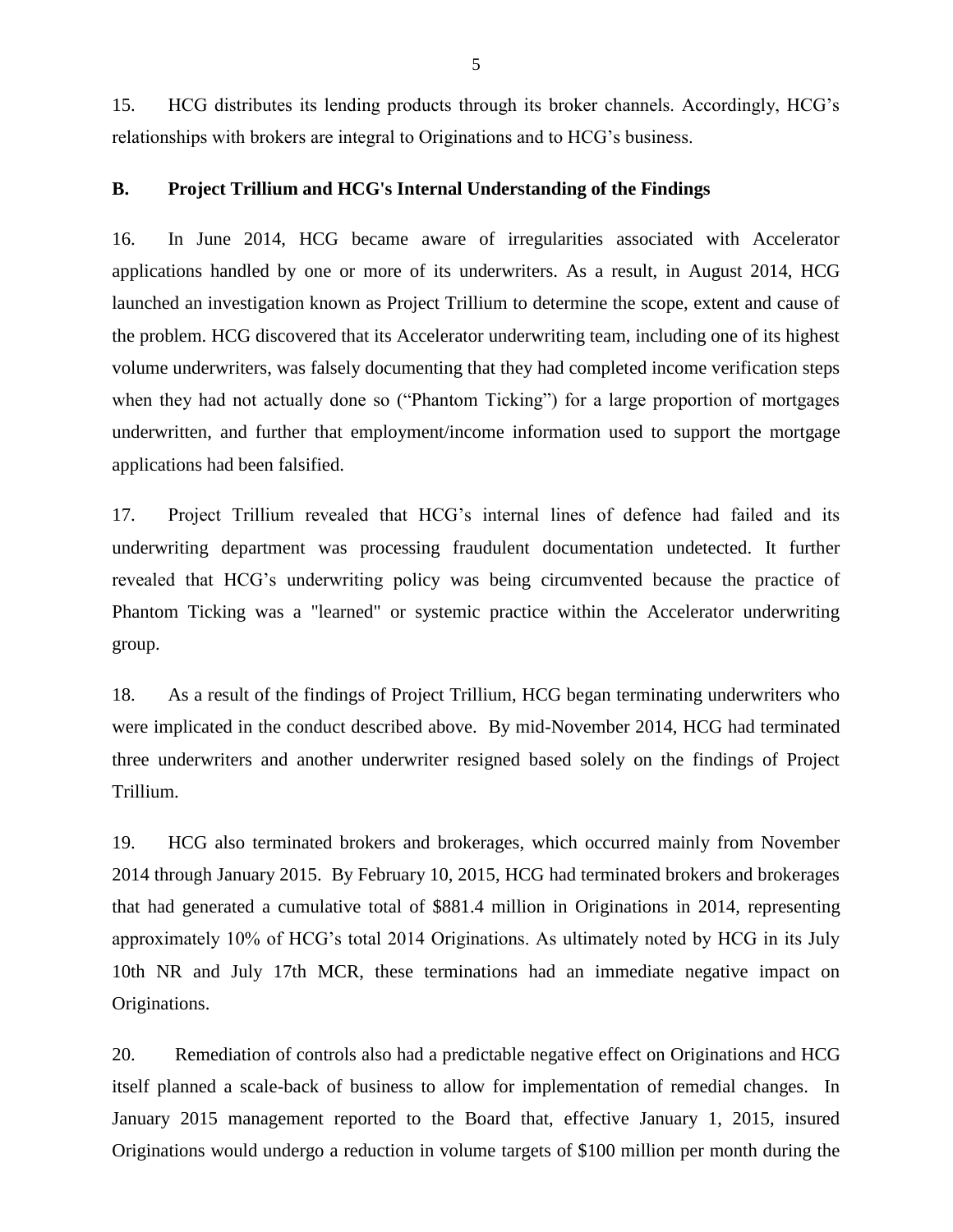period of remediation of control groups and lines of defence (a 50% reduction of original targets). Further, in a presentation by Reid entitled *Project Trillium: Management Remediation Planning*, management of HCG confirmed its understanding of the way ahead by writing, "slower business growth over the next quarter will give us the opportunity to develop and implement fundamental strategic changes to the business."

### **IV. Particulars of HCG's Public Disclosure**

#### **A. Misleading Disclosures Made in February 2015**

21. Following HCG's broker terminations and the planned remediation, HCG's public disclosure, made pursuant to the requirements of the Act and as required under NI 51-102, was materially misleading.

### **(i) 2014 Annual Filing**

22. HCG filed its 2014 Annual Filing on February 11, 2015. The 2014 Annual Filing did not disclose the broker terminations, the significant remediation or the effect of these changes on Originations. These material facts, individually or collectively, would have been considered important by a reasonable investor in making a decision to buy, sell or hold HCG's securities.

23. Instead, the 2014 Annual Filing stated that the decline in Accelerator Originations reflected both seasonal factors and the very competitive market for prime insured mortgages. These statements were, in a material respect and at the time and in light of the circumstances under which the statements were made, misleading or untrue or did not state a fact required to be stated or that was necessary to make the statement not misleading, contrary to subsection 122(1)(b) of the Act and the requirements of NI 51-102.

24. Despite all that was known to HCG by the time of this filing, HCG added only the following three sentences to the Operational Risk section of its MD&A concerning the emergence of various types of fraud:

In addition to cyber-crime, the Company is continuously exposed to other various types of fraud stemming from the nature of the Company's business. For example, the Company must often rely on information provided by customers and other third parties in its decisions to enter into transactions such as extending credit. The recent increasing pace of advancement in available technology has increased the sophistication and complexity of potential fraud crimes to which the Company is exposed.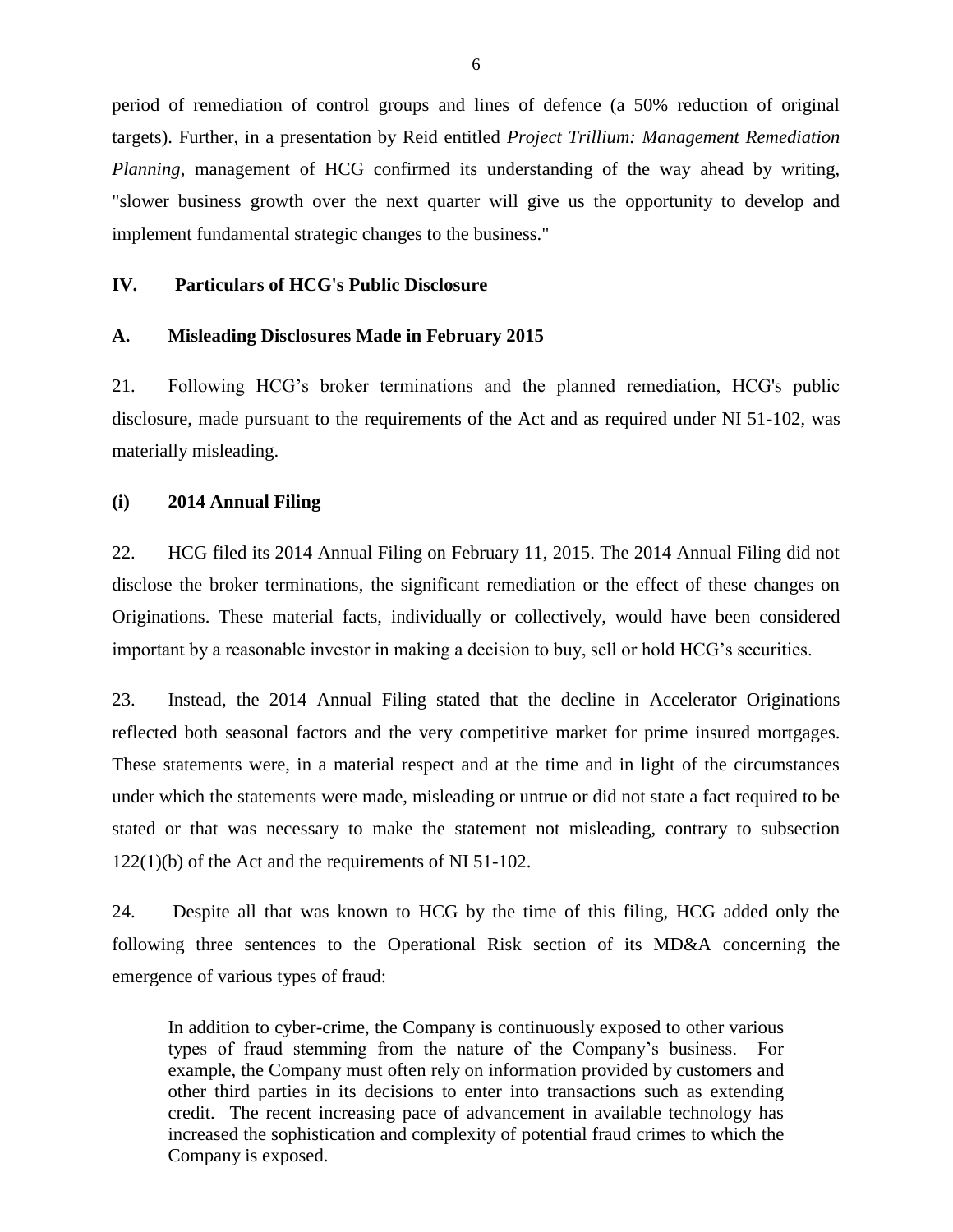25. Further, in an email dated February 9, 2015, two days before filing the 2014 Annual Filing, the CFO Morton stated that the additional disclosure related to Project Trillium was "…buried pretty deep within existing wording on cyber risk. I would be impressed if someone even asked about it."

26. Soloway and Morton certified the 2014 Annual Filing (including the Annual Information Form) as CEO and CFO, respectively. The 2014 Annual Filing did not set out the material facts known to HCG, Soloway and Morton at the time. Soloway and Morton failed to comply with subsection 122(1)(b) of the Act and National Instrument 52-109 – *Certification of Disclosure in Issuers' Annual and Interim Filings* ("NI 52-109") by certifying the 2014 Annual Filing which failed to set out material facts about a drop in Originations and the cause of the drop in Originations.

#### **B. Misleading Disclosure in May 2015**

#### **(i) Q1 2015 Interim Filings**

27. HCG filed its Q1 2015 Interim Filing on May 6, 2015. The Q1 2015 Interim Filing stated that "the first quarter was characterized by a traditionally slow real estate market, exacerbated by very harsh winter conditions. The Company has remained cautious in light of continued macroeconomic conditions and continues to perform ongoing reviews of its business partners ensuring that quality is within the Company's risk appetite."

28. One week before HCG filed its Q1 2015 Interim Filing, HCG had knowledge of the negative impact of the termination of brokers and remedial actions on Origination volumes. In his "1<sup>st</sup> Quarter 2015" Report ("President's Report") dated April 29, 2015, Reid stated that the decrease in Originations for Q1 2015 was mainly due to Project Trillium remedial actions. The President's Report further stated that HCG's "share of broker channel has deteriorated, mainly as a result of Trillium remediation."

29. HCG was also aware that the terminations and remedial process changes could have a negative effect on Origination volumes beyond Q1 2015. In a memo dated May 4, 2015 (the "May 4 Memo"), Morton advised the Audit Committee that the reduction in Originations for Q1 2015 could not be attributed to weather and seasonality alone and that the reduction had the potential to affect more than first quarter Origination numbers. Morton raised a concern about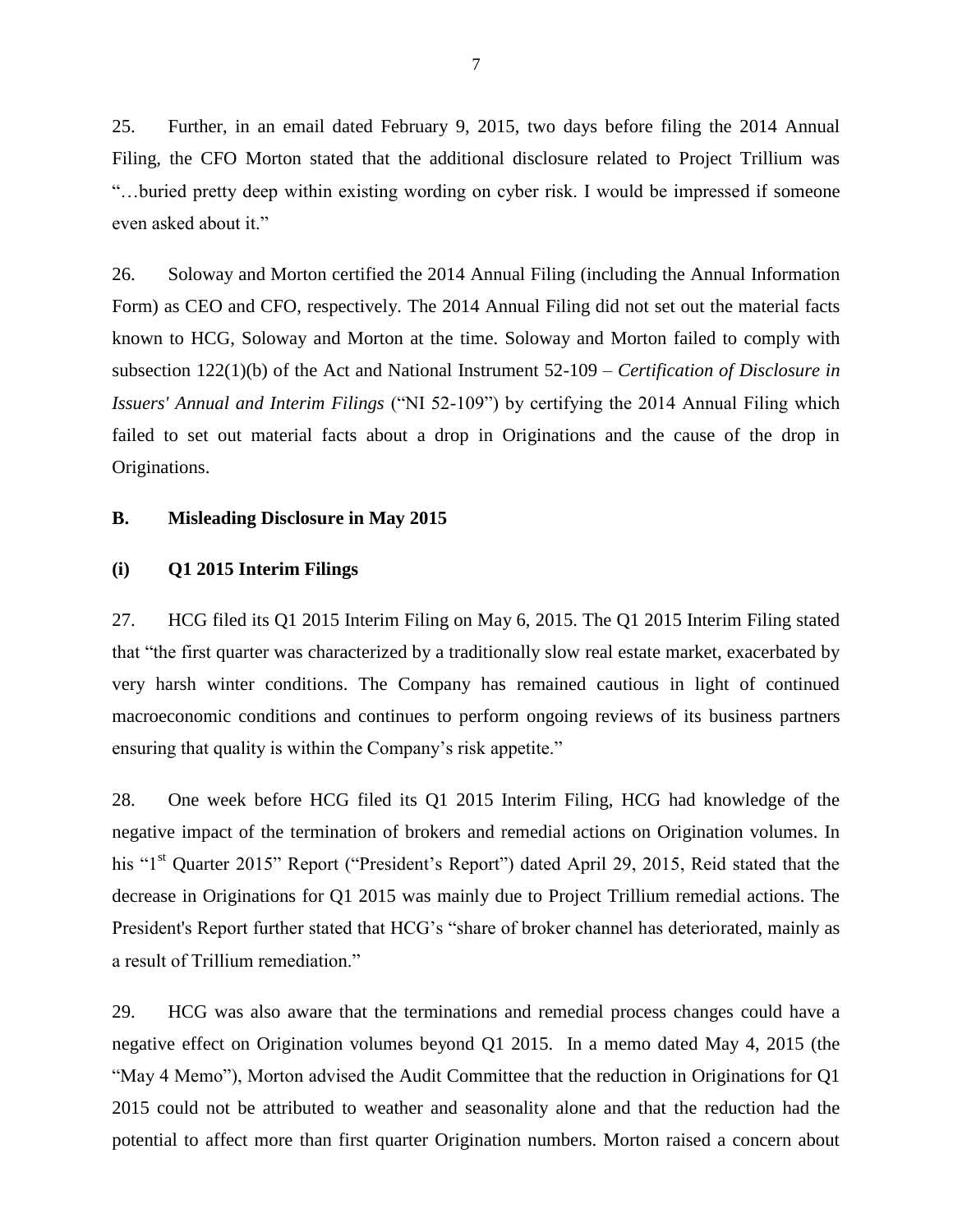the need to publicly disclose the fact that brokers had been terminated. Morton was also advised that management had determined that, based on current forecasted information, HCG might not meet its annual financial targets in 2015.

30. In addition, in the May 4 Memo, Morton advised that a decision had been made to add disclosure in HCG's filings in respect of "the recent impact the de-listing of brokers has had and may have on the results of the Company."

31. Still, in its Q1 2015 Interim Filing, HCG continued to mislead investors by explicitly attributing the first quarter Origination results to a traditionally slow real estate market, harsh winter, macroeconomics and an "on-going review of its business partners."

32. Investors were entitled to a transparent discussion in the MD&A of the commitments, events, risks and uncertainties facing HCG. Instead, HCG added a further two sentences to the Operational Risk section of the MD&A, which stated that HCG may encounter a financial loss as a result of an event with a third party service provider and that HCG may change relationships as appropriate. The disclosure was not sufficient to allow an investor to appreciate the reasons for the drop in Originations or the material risk to future growth of HCG that the termination of brokers and remediation of controls represented.

33. These facts known to HCG would have been considered important by a reasonable investor in making a decision to buy, sell or hold HCG securities. As such, the statements in the Q1 2015 Interim Filing about the cause for the decline in Originations were, in a material respect and at the time and in light of the circumstances under which the statements were made, misleading or untrue or did not state a fact required to be stated or that was necessary to make the statement not misleading, contrary to subsection 122(1)(b) of the Act and the requirements of NI 51-102.

34. Soloway and Morton certified the Q1 2015 Interim Filing as CEO and CFO, respectively. Soloway and Morton failed to comply with subsection  $122(1)(b)$  of the Act and NI 52-109 by certifying the Q1 2015 Interim Filing which failed to set out material facts about a drop in Originations and the causes of the drop in Originations or the material risk to future growth of HCG that the termination of brokers and remediation of controls represented.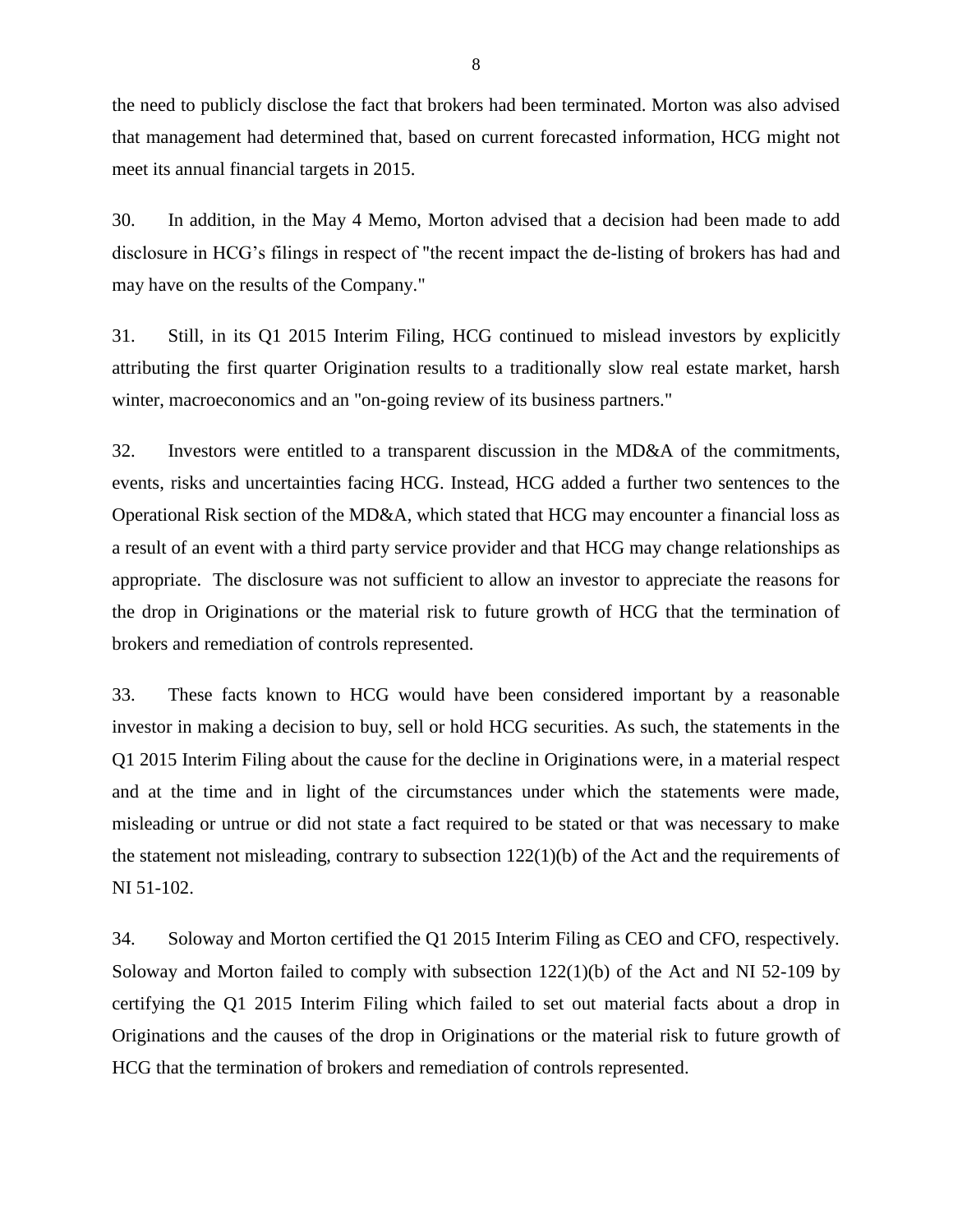### **(ii) May 7, 2015 Earnings Call**

35. Soloway, Morton and Reid participated in an earnings call with analysts held on May 7, 2015 following the filing of HCG's Q1 2015 Interim Filing. During the May 7, 2015 earnings call, Soloway and Reid made statements that were materially misleading or untrue.

36. Soloway was asked:

Q: The first question I have is going back to originations, I totally get how, given what was going on with macro, well, you guys would be more kind of cautious on originations in the traditional business. I'm just trying to understand, I guess, from the prime insured side, are you guys saying that you were also kind of a bit careful there too, this being an insured product? Is that part of the reason why the originations kind of were where they were?

37. Soloway, simply responded - "Yes." Reid added, "...as Gerry pointed out earlier, just with the technology change, there were some bumps there. Just given the smaller size of the accelerator product, it was probably a little more noticeable there."

38. The analyst asked further, "Okay. So it was –okay, so it was a little bit of teething pains. But were you guys being a little more cautious on underwriting? I'm just trying to get a sense of, has it been because maybe brokers have been losing some market share, whether or not it's been small competition within the broker channel or to...". Soloway replied, "None of that has changed. I think it's very similar to what it was last year. There isn't a dramatic one quarter change. There's been no new competitor. There's been no new change in brokers. Brokers are exactly the same in my estimate."

39. Specifically, when asked about the decline in Originations for Q1 2015, Soloway attributed the continuing decline in originations to a range of factors including cold weather, macroeconomic conditions and a cautious approach to lending. Given the information known to Soloway, including as contained in the May 4 Memo and the President's Report, his statements were materially misleading and untrue.

40. On May 7, 2015, HCG, Soloway and Reid made statements contrary to section 126.2(1) of the Act that he knew or reasonably ought to have known, were in a material respect and at the time and in light of the circumstances under which they were made, and did not state one or more facts that were required to be stated or were necessary to make the statements not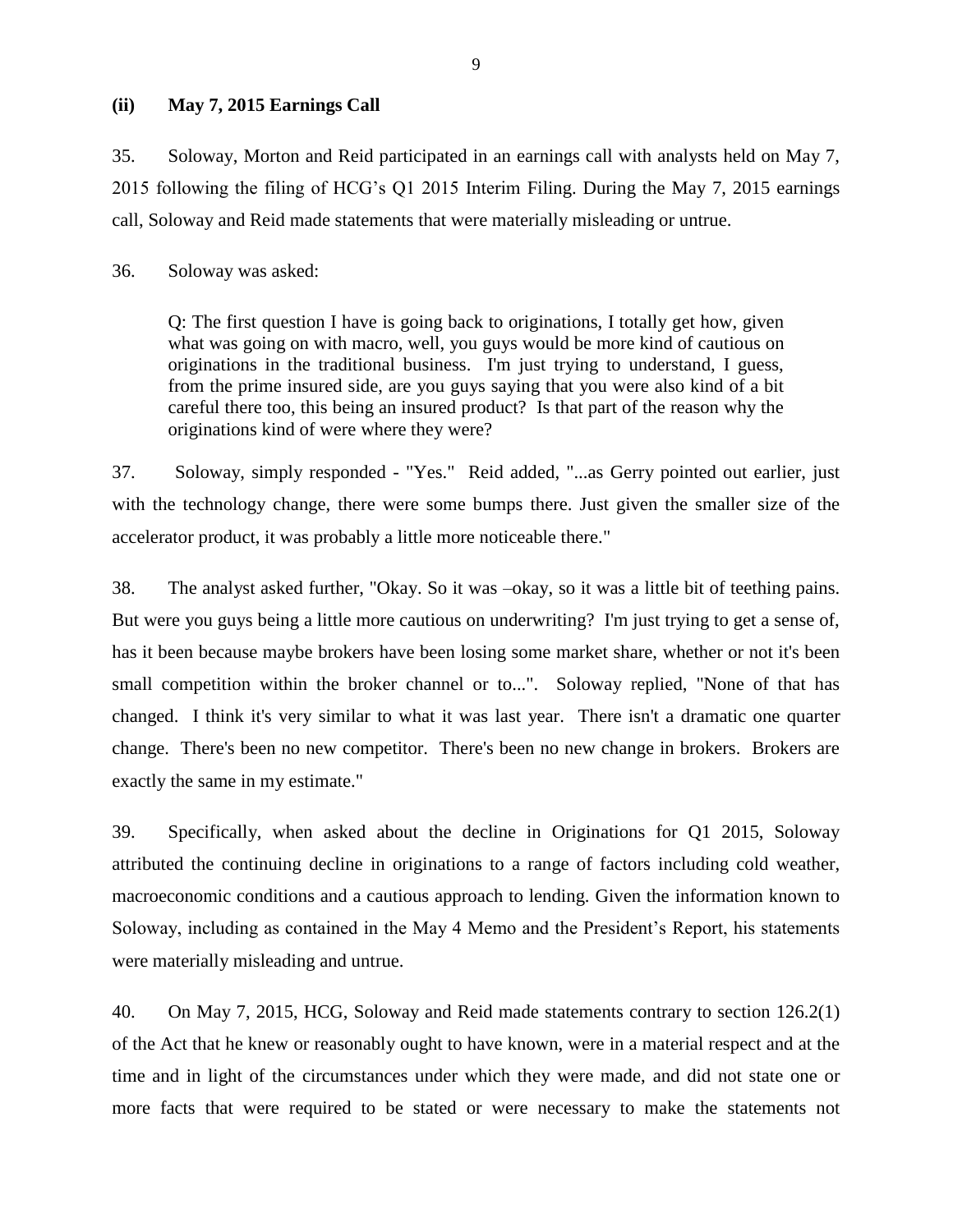misleading. These statements would reasonably be expected to have a significant effect on the market price or value of HCG's securities.

41. Morton and Reid authorized, permitted or acquiesced in HCG's and Soloway's misleading and untrue statements and are deemed to have failed to comply with Ontario securities law pursuant to section 129.2 of the Act.

### **C. Untimely Disclosure of the Material Change in July 2015**

42. The terminations of brokers and the subsequent remediation arising out of the findings of Project Trillium, including changes to HCG's underwriting controls and procedures, constituted a material change in HCG's business or operations. HCG was aware of the material change by no later than February 10, 2015.

43. HCG did not issue a news release in relation to this material change until July 10, 2015. However, the facts disclosed in the July 10th NR and in the July 17th MCR and the remediation of controls were known to HCG in February 2015.

44. HCG breached subsections 75(1) and (2) of the Act and Part 7 of NI 51-102 by failing to issue a news release forthwith, and by failing to file a material change report within 10 days of February 10, 2015.

45. In addition, the July 10th NR and July 17th MCR disclosures were not sufficient for a reader to understand the actual nature of the material change, nor the significance of their impact on immediate and future quarters, and, as such, did not comply with Part 7 of NI 51-102 and Item 5 of Form 51-102F3 and subsection 122(1)(b) of the Act.

## **D. Conduct Contrary to Ontario Securities Law and the Public Interest**

46. In summary, Staff allege the following breaches of Ontario securities law:

(a) HCG failed to satisfy its continuous disclosure obligations in its 2014 Annual Filing and Q1 2015 Interim Filing, by making statements that in a material respect and at the time and in light of the circumstances under which they were made, were misleading or untrue or did not state a fact that was required to be stated or that was necessary to make the statement not misleading, contrary to subsection  $122(1)(b)$  of the Act;